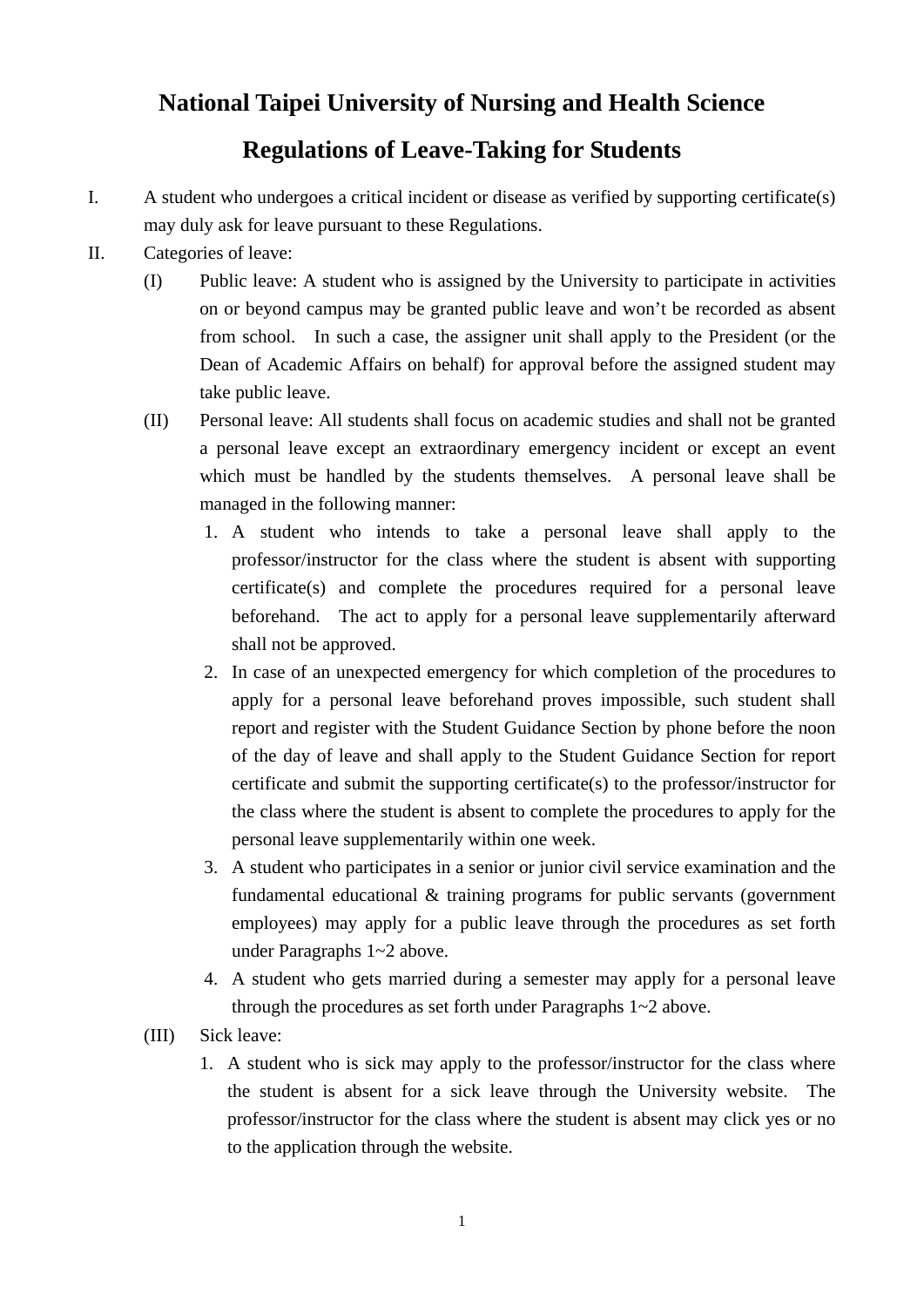- 2. Application for a sick leave shall be accompanied with supporting certificate(s). Application for a sick leave more than three days shall be accompanied with a diagnosis certificate issued by the doctor or hospital. The procedures to apply for the sick leave shall be completed within one week.
- (IV) Maternity leave: A student who applies for a leave due to pregnancy shall complete the procedures to apply for the leave with supporting certificate(s) within one week. In case of childbirth, the student may apply for maternity leave for eight days before childbirth and for forty-two days after childbirth. A male student whose wife gives birth to a child may apply for paternity leave for two days which may be used separately but shall be used up within three days before/after the childbirth by his wife which may be postponed in case of a Sunday/non-working day falling within such period. A female student who miscarries with pregnancy for more than five months may apply for a miscarriage leave within 42 days from the date of miscarriage. A female student who miscarries with pregnancy for more than three months but less than five months may apply for a miscarriage leave within 21 days from the date of miscarriage. A female student who miscarries with pregnancy for less than three months may apply for a miscarriage leave within 14 days from the date of miscarriage.
- (V) Funeral: Funeral leave for one week in case of death of a lineal relative (grandparent, parent, child), for three days in case of death of a brother or sister. The student is not recorded as absent during the funeral leave.
- (VI) In the event that a student who is unavailable to attend a mid-term examination or final examination due to an extraordinary event, such student shall report to and register with the Academic Section of the Department of Academic Affairs (or to the Office of Academic Affairs in case of off-duty hours) in person or by phone by the student himself or herself or through his or her parent (guardian) and shall complete the procedures to apply for leave supplementarily with the supporting certificate(s) (certificate issued by hospital in case of a sick leave) with the Curricular Section of the Department of Academic Affairs on the ensuing day. Such student may be approved for a supplementary examination only after the application is approved.
- III. A student may apply for leave through the procedures enumerated below:
	- (I) Fill out the application for leave and accompany it with the supporting certificate(s) and then apply to the professor/instructor for the class where the student is absent (advisor of practicum) to sign their approval.
	- (II) After the professor/instructor for the class where the student is absent signs to approve of the application, the first part of the application shall be held by the student himself or herself, the second part shall be referred by the practicum advisor to the Department of Nursing Science and the third part shall be registered with the Life Guidance Section.